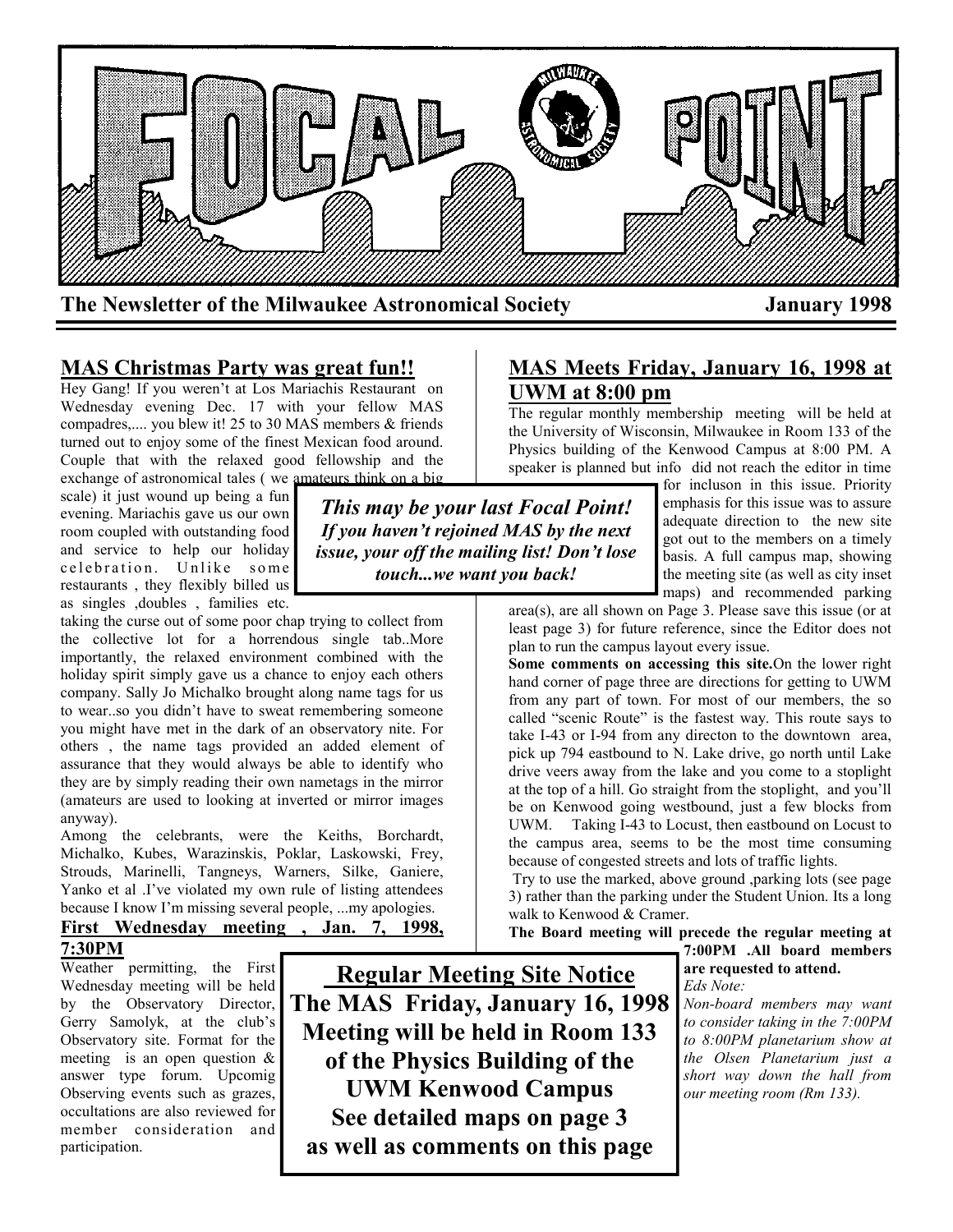#### **FROM THE PRESIDENT:**

#### "*The Winds of Change*"

Now that the holidays are becoming a distant memory and the cold days (and nights) are settling in, thoughts are turning to plans for the new year. For me, the coming year will be different than all others. Our daughter, Celeste, is almost 2 now and is walking and talking with increasing skill. As you may suspect, she knows many astronomical objects by name!

My wife, Karen, told me of a recent incident whereby she was putting Celeste down for a map in the late morning. As we always do before putting her down for a nap or at night, we read her a book or two, say "goodnight" to Pooh (as in 'Winnie') and give her a pacifier. Karen then put her in her crib but Celeste protested. She began crying strenuously even to tears. Celeste kept saying "oop-ter, oopter, oop-ter"!. Karen is good at translating what she says, but even Karen couldn't tell what she wanted. So she took Celeste out of her crib and put her on the floor. She immediately went over to the bedroom window and with tears still running down her cheeks, pointed out the window. Karen then realized that Celeste was saying "Jupiter!" When we put Celeste down at night we always say goodnight to all the visible planets and the Moon. Jupiter has been visible out her window for so long that Celeste has remembered the planets! She knows the Moon, too!

Would you blame me if I want to spend more time with our "little astronomer?" To do this I need to step down as MAS president. I have served the MAS energetically for the past three years through several crises including 2 treasurers, 2 Focal Point editors and a secretary. I have served as interim treasurer twice and survived the recent controversy over staying in the Astronomical League. My terms have not been dull!

But now that things are relatively calm, I feel it is a good time to step aside and let another member lead the Society into the next Millennium. (Sorry, I had to use that cliché) For those who may wish to consider the position, there are no qualifications other than being a member of the MAS and there are only two presidential duties. First, the president presides over the membership and Board of Directors meetings. He or she gets to pound a gavel (as loud as you want!) at the beginning and end of each meeting!

The other duty is a little more challenging. It is to oversee the general affairs of the Society. The president needs to have some knowledge of the activities of the Society and a rapport with the other officers, Board of Directors and members. It helps to have some leadership qualities, but is not required. The president position tends to have a higher public profile since it is usually the president that is called on to represent the Society to the public and the media, if necessary. You tend to get some phone calls for information on joining, activities and public outreach. It only gets bad when a comet flies by or there is some other well publicized astronomical event.

If you would like to run for president or any other officer or the Board of Directors, please contact me at 425- 2331 so I can put you on the list.

*Continued next Column*

#### *From the Prez Continued*

Being more active in the Society can be a fun and rewarding experience. Don't be afraid if you are not as good as President Clinton at giving speeches.

*Lee Keith, President, MAS*

*Eds Note: Lee Keith is giving plenty of notice to the club before the May MAS election . If you have any interest in becoming club president, now is the time to start thinking about it.*

# **New Library Acquisitions**

1. **Isaac Asimov's Library of the Universe, Isaac Asimov:1988- 1989.**Tim Hoff donated 24 of 33 volumes of this encyclopedia for young people, (or not quite that old).The topics range from: astronomical myth , space flight and the understanding of the solar system; to the evolution of stars- birth, death and resulting recycling of matter that may affect life; of course, concluding with the "Cosmological Question."

2. **The CCD Camera Cookbook: Build Your Own Astronomical CCD Camera With This Step by Step Recipe, Richard Berry, Veikko Kanto, John Munger-1993**.MAS member Scott Jamieson was a legend in William's Bay as the guy who took pictures of Comet Hale-Bopp and displayed them every few seconds with his "electronic gizmo". Scott also obtained exceptional images of the Orion Nebula and various deep sky objects with the public at MAS Open Houses. Scott used this book as a basis for building one of the two CCD imagers detailed in this book. His excellent CCD imager is a testimonial to this book. *- Scott Laskowski, Librarian, 421-3517*

*Eds Note: Scott Laskowski oversees one of the finest amateur collection of Astronomy books around. Besides donated books ,like Tim Hoff's. He spends several hundred dollars a year of MAS funds in aquiring new books (like the CCD cookbook) for member use. If you haven't dug around in the library yet , your missing an excellent, free MAS resource (which your dues help pay for).*

## **DON'T KNOW A BLACK HOLE FROM A HOLE IN THE GROUND?**

Learn all about the science of Astronomy and what's happening in the sky from a non-credit course given by UW-Waukesha. Topics include: earth centered astronomy including moon, sun & stars; the solar system, structure of our home galaxy, nebulae, star clusters, other galaxies, galactic clusters, quasars, and the ultimate fate of the universe. Special activities include telling time with the Big Dipper and observing sessions at the MAS observatory. The classes run for 7 Monday evenings from March through May and costs \$70. For more information or to enroll, call Don Bracco at UW-Waukesha at 521-5460 or get an enrollment form at any membership meeting.

### **New Members- Welcome!**

MAS welcomes the following new members. New members , please join us ,if you can, at our January Meeting at UWM.

**Michael Arnow** of Fox Point **Robert Naeye** of Waukesha **David Potter with Jennifer** of Milwaukee **James Regis with June & Kent** of Whitefish Bay *- Julie Frey, Membership Chairperson*